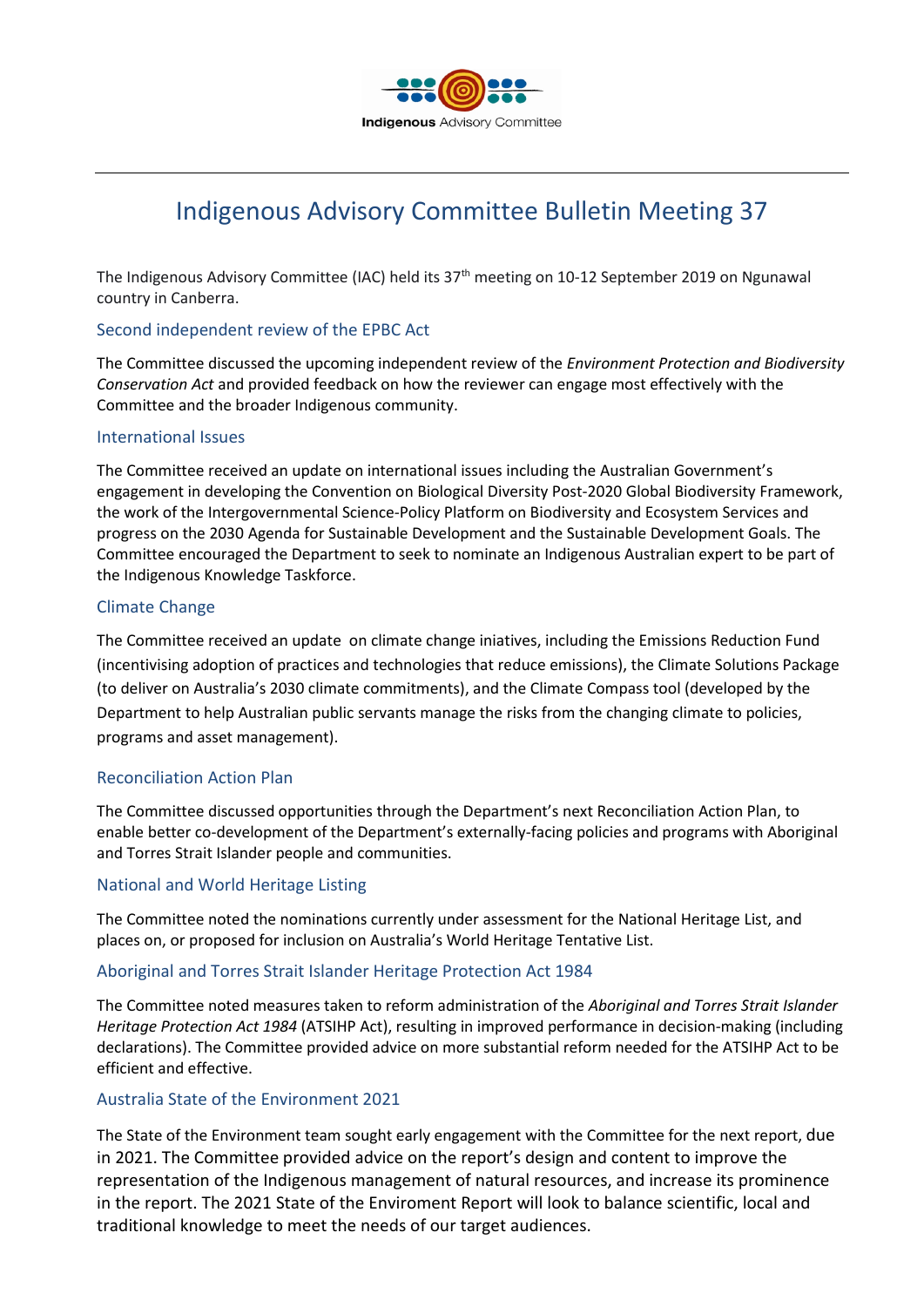# Indigenous Data and the Information Strategy

The Committee provided advice to the Department on the appropriate gathering, use and storage of Indigenous data in the Department's Information Strategy.

## National Environmental Science Programme

The Committee received a paper about Indigenous inclusion in current NESP research to inform future investment into environmental research.

## Commonwelath Environment Water Office - First Nations Engagement Strategy

An update paper was provided to the Committee on the proposed process for developing a First Nations Engagement/Participation Strategy for the Commonwealth Environmental Water Office. The Strategy is intended to enhance the involvement of First Nations people in the planning, delivery and monitoring of Commonwealth water for the environment in the Murray-Darling Basin.

## Indigenous Protected Areas (IPA)

The Committee was updated on progress in delivering the new IPA program.

# *Traditional Owners of the Great Barrier Reef: The Next Generation of Reef 2050 Actions*

The Committee noted the release of the *Traditional Owners of the Great Barrier Reef: The Next Generation of Reef 2050 Actions* report, including commitments to deliver on the recommendations. The Report's findings and recommendations will inform the comprehensive review of the Reef 2050 Plan, due for completion in 2020. The Committee will continue to engage as this work progresses.

## Committee Membership

The Chair, Mr Robert Dalton, announced his intention to resign from the position of Chair following IAC Meeting 37, to spend more time with his family. He hopes to continue on as a member. Mr Dalton has been the Chair of the Committee since 2017.

Mr Ricky Archer notified members that he would not be seeking re-appointment to the Committee at the end of his term (31 December 2019) due to limited availability to give the role. The Chair thanked Mr Archer for his contiribution to the work of the Committee during his XX years of service.

## About the Committee

The Indigenous Advisory Committee is a statutory committee established in 2000 under the *Environment Protection and Biodiversity Conservation Act 1999*.

All members of the Committee are Indigenous Australians and are ministerially appointed based on expertise in Indigenous land and sea management, conservation and sustainable use of biodiversity and cultural heritage management. Members are not appointed to represent particular regions or organisations.

## Members:

- Mr Robert (Robbie) Dalton (Chair)
- Ms Teagan Goolmeer (Deputy Chair)
- Dr Leah Talbot
- Mr Ronald (Ricky) Archer
- Mr Duane Fraser